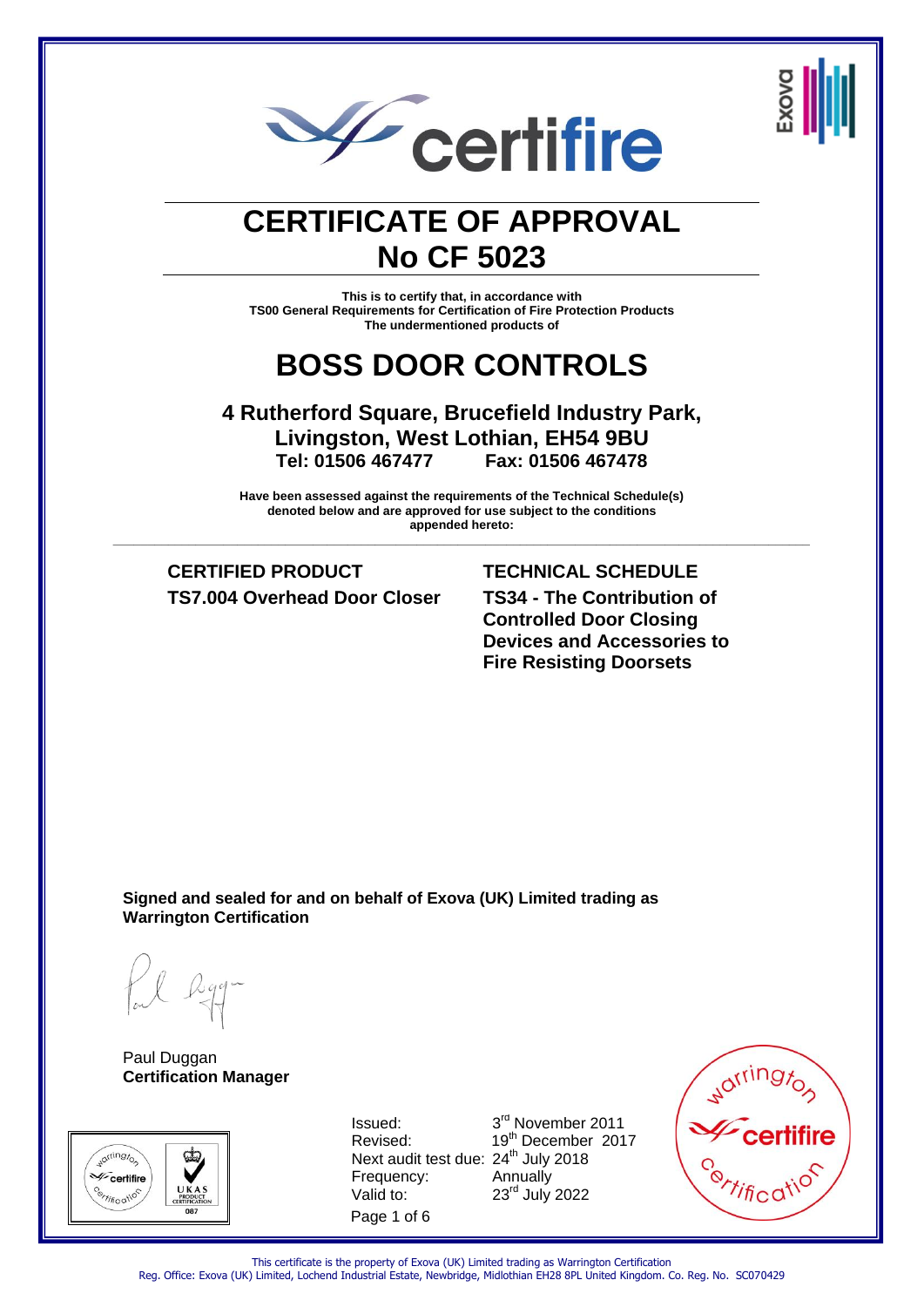



#### **BOSS DOOR CLOSER – TS7.004**

1. This approval applies to the Boss Door Controls TS7.004 overhead mounted door closing device, which is an electrically powered hold open and free swing fixed power closer with adjustable latch action, but excludes any mechanical hold open variants. The approval applies to the following configurations:

|                                                               | <b>TS7.004</b> |
|---------------------------------------------------------------|----------------|
| Link-arms                                                     |                |
| Projecting arm (Fig. 1) Body door<br>mounted on pull face     |                |
| Projecting arm (Fig. 61) Body transom<br>mounted on push face | x              |
| Parallel arm (Fig. 6) Body door<br>mounted on push face       |                |
| Slide arms                                                    |                |
| Body door mounted on pull face                                | ×              |
| Body transom mounted on push face                             | ×              |
| Body door mounted on push face                                | ×              |
| Body transom mounted on pull face                             | ×              |

**Key:** ► Ferrored **CO** A Ferrored **CO** A Ferrored **C** And approved

*Note: Where alternative arms for non-fire applications are included within the packaging, the use of these components on fire resisting door assemblies will invalidate the certification.*

2. This approval relates to its use with the following door assemblies: -

**Latched and unlatched, intumescent sealed door assemblies consisting of timber faced and edged leaves with timber, cellulosic or mineral cores in timber frames having a fire resistance up to 120 minutes (CERTIFIRE Code ITT).**

**Latched and unlatched, door assemblies consisting of metal faced and edged leaves in metal frames, fully-insulated for the required classification period, with or without intumescent sealing, and having a fire resistance up to 240 minutes (Codes MM & IMM)**

Page 2 of 6 Signed  $E/002$ 

fil egg-

Issued:  $3^{\text{rd}}$  November 2011<br>Revised:  $19^{\text{th}}$  December 2017 19<sup>th</sup> December 2017 Valid to:  $23<sup>rd</sup>$  July 2022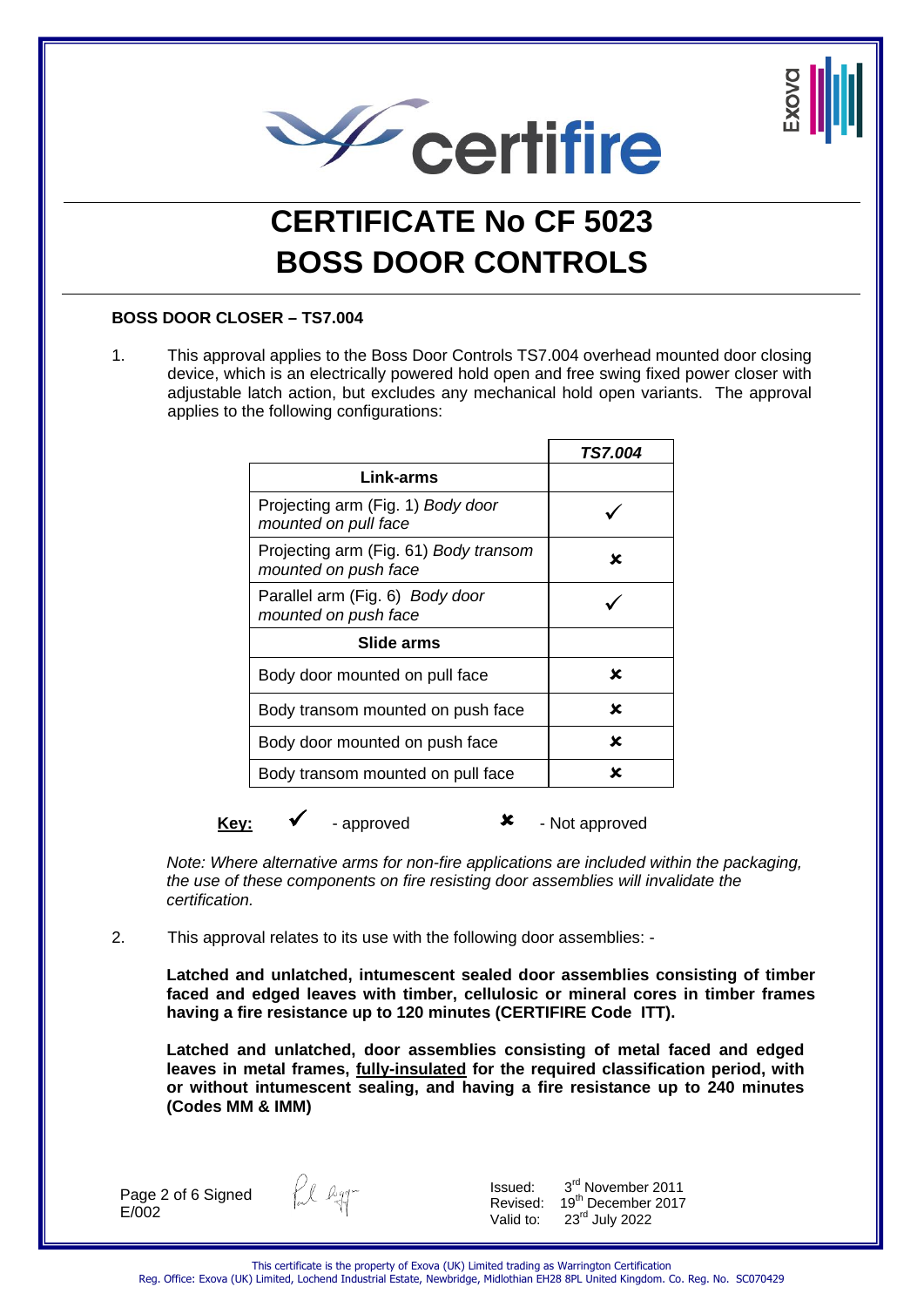



#### **BOSS DOOR CLOSER – TS7.004**

- 3. This certification is designed to demonstrate compliance of the product or system specifically with Approved Document B (England and Wales), the Technical Handbooks (Scotland) and Technical Booklet E (N. Ireland). If compliance is required to other regulatory or guidance documents there may be additional considerations or conflict to be taken into account.
- 4. The closer is approved on the basis of:
	- i) Initial type testing to EN1155 and BS EN 1634-1.
	- ii) An appraisal against TS34
	- iii) Inspection of quality management system
	- iv) Inspection and surveillance of factory production control
	- v) Ongoing audit testing in accordance with EN 1155 requirements
- 5. The closers shall be fixed with screws supplied by the closer manufacturer. Bolt-through fixings shall not be used.
- 6. Where the closers are fitted to door leaves or frames that are manufactured from mineral composite-based materials, or low-density cellulosic- based material, the door assembly shall have previously been shown capable of accommodating the installation of closers at the head of the doorset, without detriment to the door assembly's performance.
- 7. This approval is applicable only to the specified closers when mounted in the applications stated above and under the classification codes section of this certificate and used with door assemblies of proven fire resistance (as defined in BS EN 1634-1 or BS 476: Part 22: 1987) and having power ratings appropriate to the leaf sizes subject to a minimum size 3 (as specified in BS EN 1155).
- 8. The approval relates to ongoing production. Product and/or its immediate packaging is identified with the manufacturer's name, the product name or number, the CERTIFIRE name or name and mark, together with the CERTIFIRE certificate number and application where appropriate.

Page 3 of 6 Signed  $E/002$ 



Issued:  $3^{\text{rd}}$  November 2011<br>Revised:  $19^{\text{th}}$  December 2017 19<sup>th</sup> December 2017 Valid to: 23<sup>rd</sup> July 2022

This certificate is the property of Exova (UK) Limited trading as Warrington Certification Reg. Office: Exova (UK) Limited, Lochend Industrial Estate, Newbridge, Midlothian EH28 8PL United Kingdom. Co. Reg. No. SC070429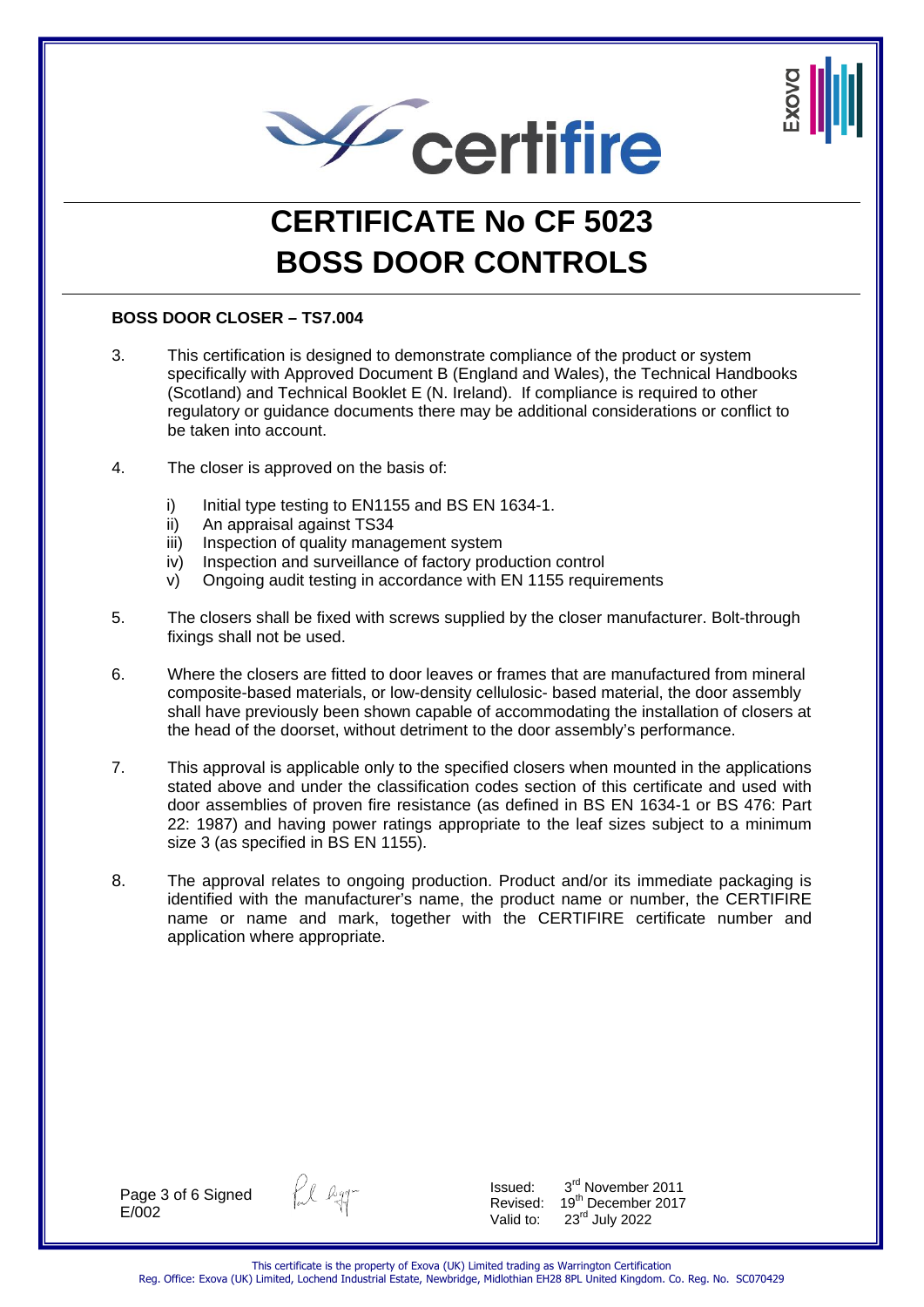



#### **BOSS DOOR CLOSER – TS7.004**

9. The following table shows acceptable doorsets types and fire resistance periods:

|               | <b>Approved Door Type</b> |                      |              |                           |             |  |
|---------------|---------------------------|----------------------|--------------|---------------------------|-------------|--|
|               | <b>IMM</b>                | <b>MM</b>            | <b>ITT</b>   | <b>ITM</b>                | <b>ITC</b>  |  |
| <b>FD20</b>   | $\checkmark^{\star}$      | $\checkmark^*$       | $\checkmark$ | $\mathbf x$               | ×           |  |
| <b>FD30</b>   | $\checkmark^*$            | $\checkmark^*$       | ✓            | ×                         | ×           |  |
| <b>FD60</b>   | $\checkmark^*$            | $\checkmark^*$       |              | ×                         | ×           |  |
| <b>FD90</b>   | $\checkmark^*$            | $\checkmark^*$       | $\checkmark$ | ×                         | ×           |  |
| <b>FD120</b>  | $\checkmark^*$            | $\checkmark^{\star}$ | $\checkmark$ | $\boldsymbol{\mathsf{x}}$ | ×           |  |
| <b>FD240</b>  | $\checkmark^*$            | ∕*                   | $\mathbf x$  | ×                         | ×           |  |
| $E$ 20        | $\checkmark^*$            | ′*                   |              | ×                         | ×           |  |
| <b>EI 20</b>  | $\checkmark^*$            | .⁄*                  |              | ×                         | ×           |  |
| E 30          | $\checkmark^{\star}$      | $\checkmark$         |              | x                         | $\mathbf x$ |  |
| EI 30         | $\checkmark^*$            | $\checkmark^*$       |              | ×                         | ×           |  |
| E 60          | $\checkmark^*$            | $\checkmark^{\star}$ |              | $\mathbf x$               | $\mathbf x$ |  |
| EI 60         | $\checkmark^*$            | $\checkmark^*$       | $\checkmark$ | ×                         | ×           |  |
| E 90          | $\checkmark^*$            | $\checkmark^{\star}$ |              | ×                         | ×           |  |
| EI 90         | $\checkmark^{\star}$      | ✓∗                   |              | ×                         | ×           |  |
| E 120         | $\checkmark^*$            | ′*                   |              | ×                         | ×           |  |
| <b>EI 120</b> | $\checkmark^*$            | $\rightarrow$        |              | ×                         | ×           |  |
| E 240         | $\checkmark^*$            | ′*                   | ×            | ×                         | ×           |  |
| EI 240        | $\checkmark^{\star}$      | /*                   | ×            | ×                         | ×           |  |

#### **Key:**

- approved

 $x - Not approved$ 

Fully-insulated steel-based doorsets only.

Page 4 of 6 Signed E/002

fil ligg-

Issued: 3<sup>rd</sup> November 2011<br>Revised: 19<sup>th</sup> December 2017 Revised: 19<sup>th</sup> December 2017 Valid to: 23<sup>rd</sup> July 2022

This certificate is the property of Exova (UK) Limited trading as Warrington Certification Reg. Office: Exova (UK) Limited, Lochend Industrial Estate, Newbridge, Midlothian EH28 8PL United Kingdom. Co. Reg. No. SC070429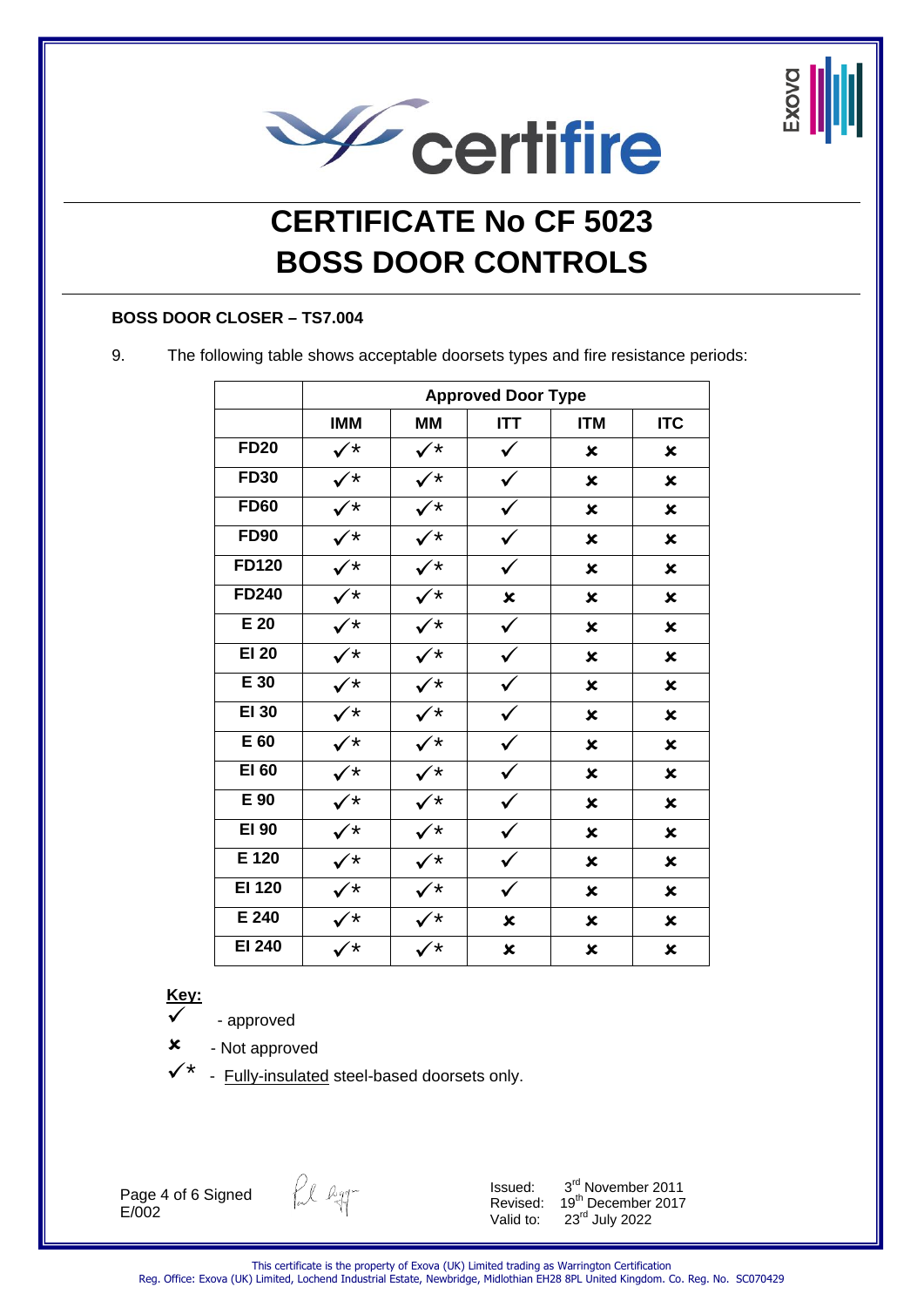



#### **BOSS DOOR CLOSER – TS7.004**

10. Doors are classified as the following types:

**Type MM -** 20 minute to 240 minute doorsets that consist of metallic leaves in metallic frames that do not contain intumescent materials in the frame to leaf gap.

**Type IMM -** 20 minute to 240 minute doorsets that consist of metallic leaves in metallic frames that contain intumescent materials in the frame to leaf gap.

**Type ITT -** 20 minute to 120 minute doorsets containing intumescent seals and consisting of non-metallic faced and edged leaves hung in timber frames

**Type ITM -** 20 minute to 120 minute doorsets containing intumescent seals and consisting of non-metallic faced and edged leaves hung in metal frames.

**Type ITC -** 20 minute to 120 minute doorsets containing intumescent seals and consisting of non-metallic faced and edged leaves hung in proprietary composite frames, of which the principal material is other than timber or metal but which may include any other materials.

#### **Classification code**

The approval provides the following classification:

TS7.004 – Projecting Arm (Figure 1) and parallel arm (Figure 6) applications only with adjustable latch action



#### **Scope of Approval:**

- Doors may not include uninsulated glass above 20% of their total area.
- All closer models are only approved in the fitting applications detailed with their classification codes.
- The closer may not be fitted to timber doorsets without intumescent protection.
- Closers are only approved for use on steel-based doorsets that are fully-insulated for the required classification period.

Page 5 of 6 Signed  $E/002$ 

Pul Rgg-

Issued:  $3^{\text{rd}}$  November 2011<br>Revised:  $19^{\text{th}}$  December 2017 19<sup>th</sup> December 2017 Valid to:  $23<sup>rd</sup>$  July 2022